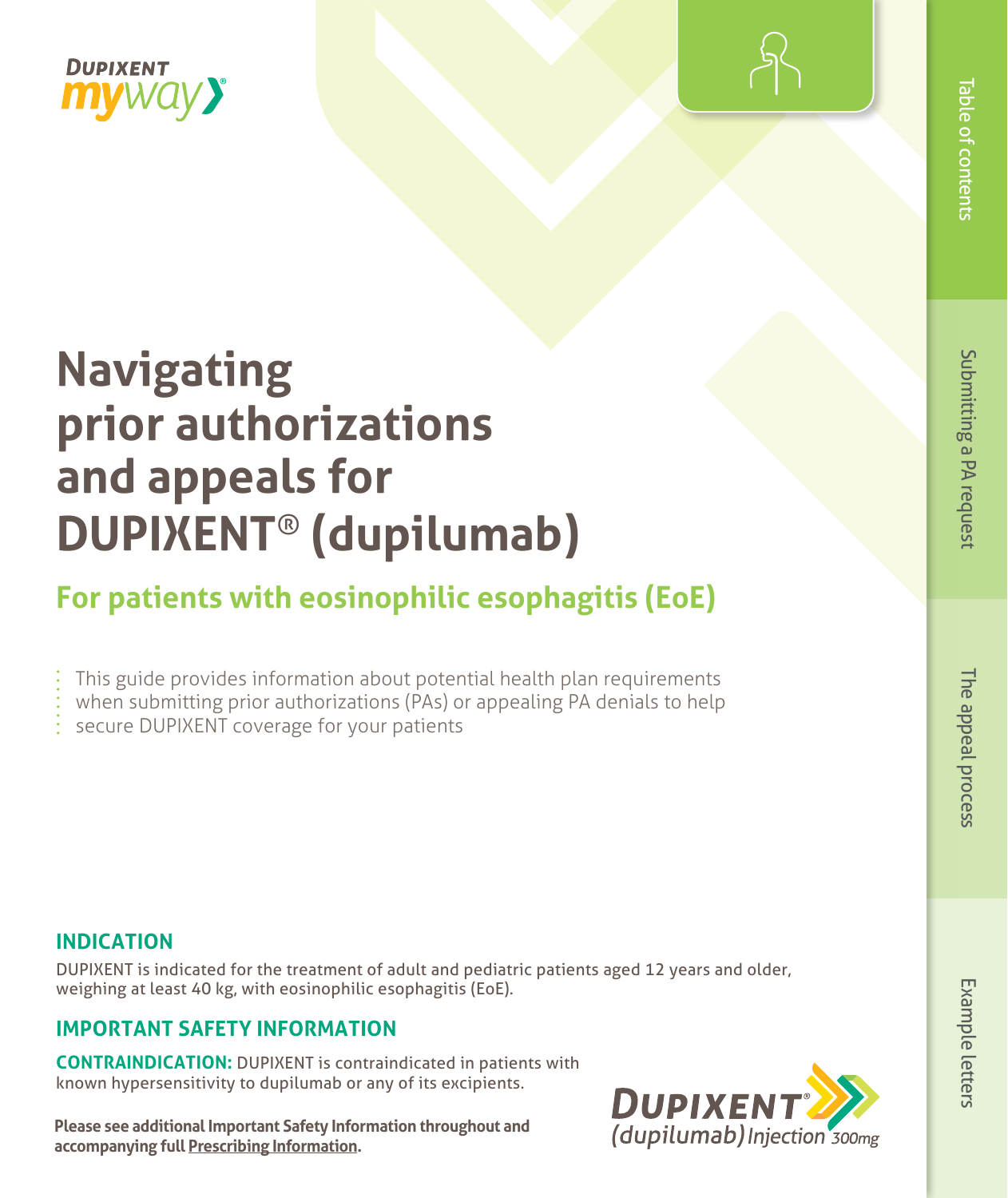<span id="page-1-0"></span>



# Table of contents



**05** 

## **Your first step: Submitting a PA request**

[Guidance on how to submit the appropriate PA paperwork in](#page-2-0) support of your patient's access to DUPIXENT® (dupilumab)

### **[When a PA is denied: Navigating the appeal process](#page-4-0)**

Tips on how to compile an appeal packet if a PA is denied for DUPIXENT



### **Example letters**

[A list of sample letters that may provide useful information](#page-6-0)  when responding to a health plan

# **IMPORTANT SAFETY INFORMATION (cont'd)**

#### **WARNINGS AND PRECAUTIONS**

**Hypersensitivity:** Hypersensitivity reactions, including anaphylaxis, serum sickness or serum sickness-like reactions, angioedema, generalized urticaria, rash, erythema nodosum, and erythema multiforme have been reported. If a clinically significant hypersensitivity reaction occurs, institute appropriate therapy and discontinue DUPIXENT.

**Please see additional Important Safety Information throughout and accompanying ful[l Prescribing Information.](https://www.regeneron.com/downloads/dupixent_fpi.pdf)** 

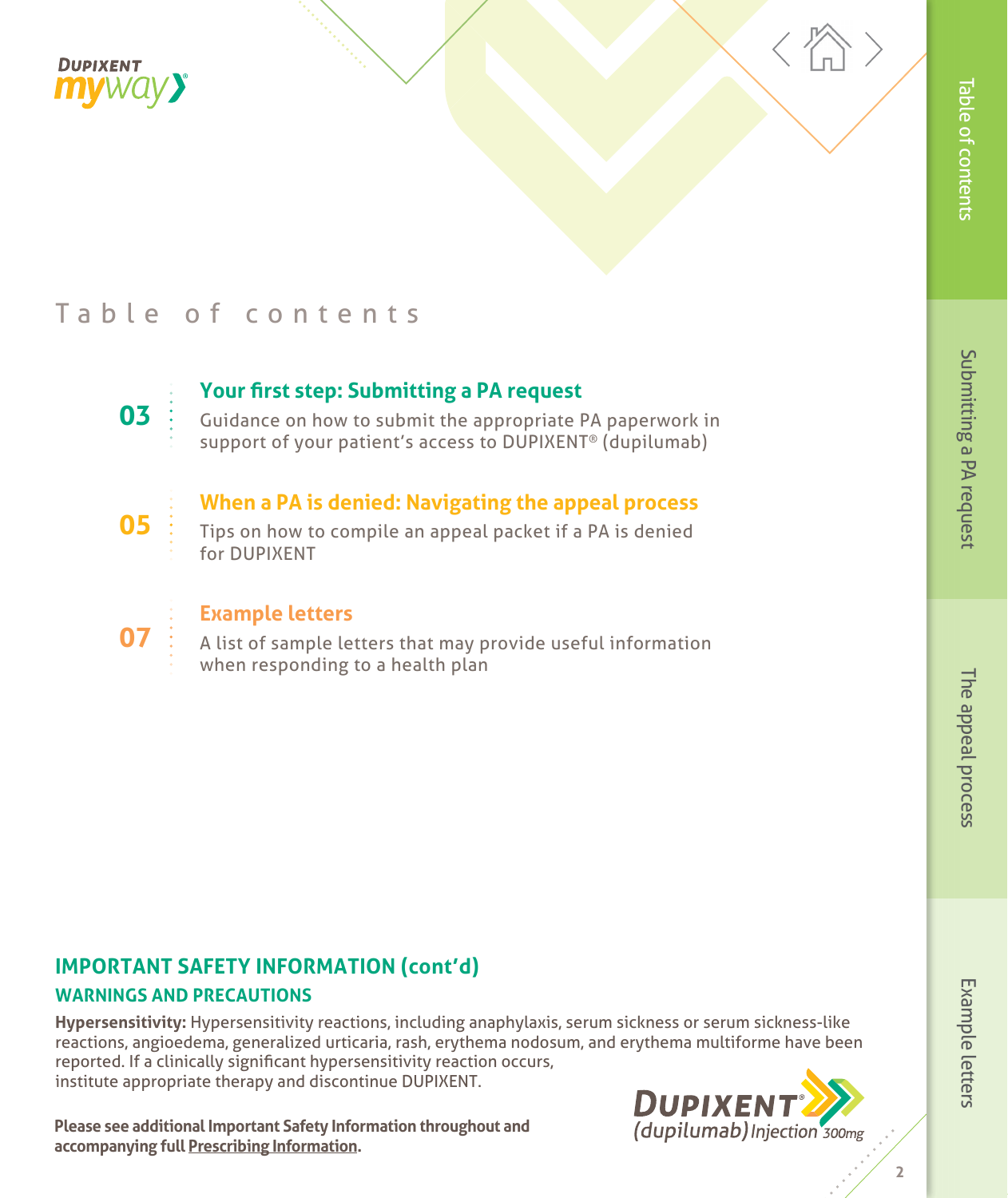<span id="page-2-0"></span>



# **Your first step: Submitting a PA request**

Prior authorization is a very common requirement of health plans before approving DUPIXENT® (dupilumab). Once you have verification of an appropriate patient's pharmacy benefit provider, you should begin the PA process. You can obtain the appropriate PA form through *DUPIXENT MyWay*®, CoverMyMeds®, or your patient's insurance provider or specialty pharmacy.

 **The following tips may help strengthen the case for your patient when you submit a PA on their behalf:** 

#### **Document current and/or recent chart notes. This includes:**

- Details of current diagnosis
- Disease severity
- Treatment history (eg, date of initial diagnosis, current and prior therapies, dates and results of endoscopic esophageal biopsy, and documentation of endoscopic reference score (EREFS) and ongoing symptoms)

• Documentation if a recommended therapy is contraindicated or inappropriate

For more tips on handling PA requirements, ask your Field Representative for a **PA checklist for EoE**

Letter

 **Consider including a letter that explains** your patient's condition in detail. This may include a **letter of medical exception** or a **letter of medical necessity.** More information about these letters can be found on page 7.

CoverMyMeds is a registered trademark of CoverMyMeds, LLC.

# **IMPORTANT SAFETY INFORMATION (cont'd) WARNINGS AND PRECAUTIONS (cont'd)**

**Acute Asthma Symptoms or Deteriorating Disease:** Do not use DUPIXENT to treat acute asthma symptoms, acute exacerbations, acute bronchospasm or status asthmaticus. Patients should seek medical advice if their asthma remains uncontrolled or worsens after initiation of DUPIXENT.

**Risk Associated with Abrupt Reduction of Corticosteroid Dosage:** Do not discontinue systemic, topical, or inhaled corticosteroids abruptly upon initiation of DUPIXENT. Reductions in corticosteroid dose, if appropriate, should be gradual and performed under the direct supervision of a healthcare provider. Reduction in corticosteroid dose may be associated with systemic withdrawal symptoms and/or unmask conditions previously suppressed by systemic corticosteroid therapy.

**Please see additional Important Safety Information throughout and accompanying ful[l Prescribing Information.](https://www.regeneron.com/downloads/dupixent_fpi.pdf)** 

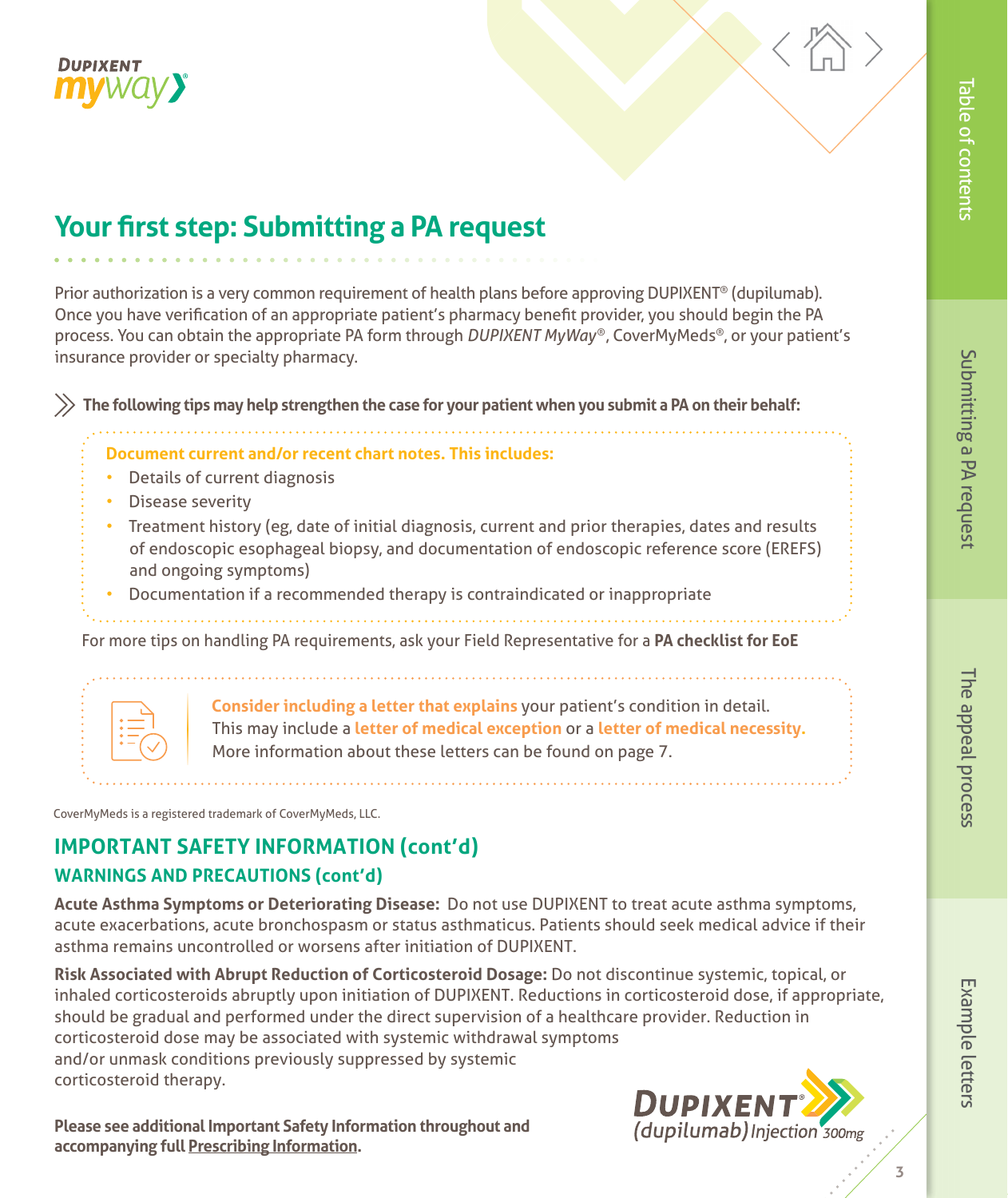



# **Need assistance? We are here to help**

**If requested on the** *DUPIXENT MyWay*® **Enrollment Form, the** *DUPIXENT MyWay* **team can provide support during the PA process, including:** 

| Performing a benefits investigation                                                                                           |
|-------------------------------------------------------------------------------------------------------------------------------|
| <b>Determining PA requirements</b>                                                                                            |
| Pre-populating the PA form with as much demographic information as possible                                                   |
| Helping to track the PA status with the patient's health plan and communicating<br>with you and your patient about the status |

For additional information or if you have questions, contact your Field Representative or call *DUPIXENT MyWay* at **1-844-DUPIXEN(T)** (1-844-387-4936) Option 1, Monday–Friday, 8 am–9 pm Eastern time.

# **IMPORTANT SAFETY INFORMATION (cont'd) WARNINGS AND PRECAUTIONS (cont'd)**

**Patients with Co-morbid Asthma:** Advise patients with co-morbid asthma not to adjust or stop their asthma treatments without consultation with their physicians.

**Arthralgia:** Arthralgia has been reported with the use of DUPIXENT with some patients reporting gait disturbances or decreased mobility associated with joint symptoms; some cases resulted in hospitalization. Advise patients to report new onset or worsening joint symptoms. If symptoms persist or worsen, consider rheumatological evaluation and/or discontinuation of DUPIXENT.

**Please see additional Important Safety Information throughout and accompanying ful[l Prescribing Information.](https://www.regeneron.com/downloads/dupixent_fpi.pdf)** 

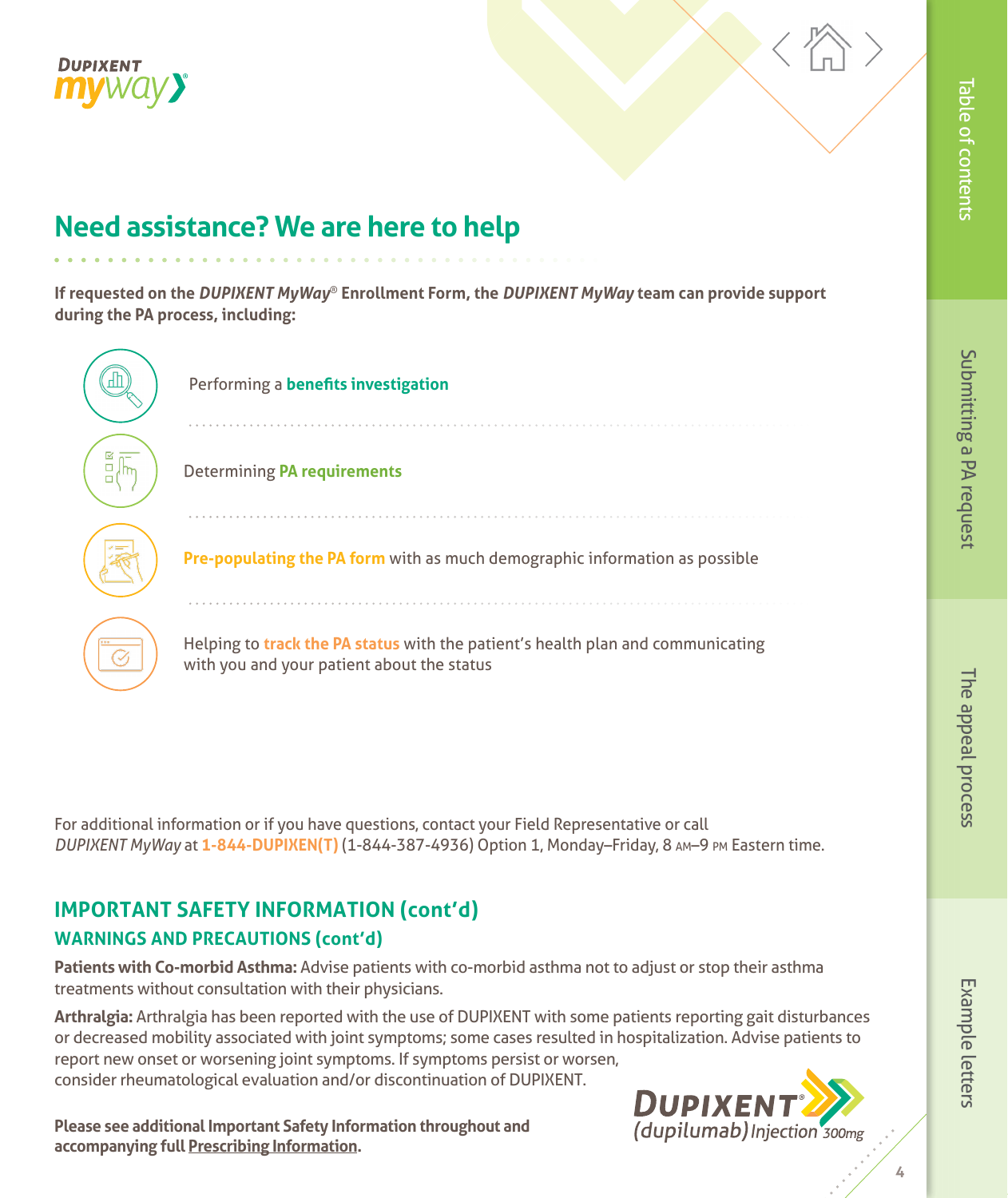<span id="page-4-0"></span>



# **When PA is denied: Navigating the appeal process**

**If your patient's PA is denied, you can appeal the decision. A successful appeal may include the following checklist of information, compiled in an appeal packet.** 

| A letter of medical necessity, signed by the treating physician, or a letter of medical exception, signed<br>by both the treating physician and patient or caregiver, if required. These letters can be customized<br>depending on the reason a PA has been denied. See page 7 for a list of example letters that you can<br>download and reference to appeal a PA denial |
|---------------------------------------------------------------------------------------------------------------------------------------------------------------------------------------------------------------------------------------------------------------------------------------------------------------------------------------------------------------------------|
| The appeal form recommended by the health plan                                                                                                                                                                                                                                                                                                                            |
| In addition to the letter of medical necessity or medical exception and appeal form, consider including<br>current and/or recent chart notes from the patient's treating physician to make the appeal as thorough as<br>possible, including:                                                                                                                              |
| Date of initial diagnosis                                                                                                                                                                                                                                                                                                                                                 |
| Relevant health conditions or symptoms                                                                                                                                                                                                                                                                                                                                    |
| Response to all prior therapies (proton pump inhibitors, swallowed topical corticosteroids, dietary therapy)                                                                                                                                                                                                                                                              |
| Date and result of last endoscopic esophageal biopsy, including eosinophil levels                                                                                                                                                                                                                                                                                         |
| Date and result of prior esophageal dilation procedures                                                                                                                                                                                                                                                                                                                   |
| Any relevant comorbidities or contraindications                                                                                                                                                                                                                                                                                                                           |
| If appropriate, earlier treatment history from previous physicians, provided by the patient                                                                                                                                                                                                                                                                               |
| International Classification of Diseases, Tenth Revision, Clinical Modification (ICD-10-CM) code matching<br>your patient's diagnosis                                                                                                                                                                                                                                     |
| Reasons why the patient's recent symptoms, severity of condition, and impact of disease warrant<br>treatment with DUPIXENT <sup>®</sup> (dupilumab)                                                                                                                                                                                                                       |
| Any clinical studies or peer-reviewed articles documenting the medical effectiveness of DUPIXENT                                                                                                                                                                                                                                                                          |
| DUPIXENT full Prescribing Information, available at www.DUPIXENThcp.com                                                                                                                                                                                                                                                                                                   |
| A personal narrative from the patient that describes the impact of their condition                                                                                                                                                                                                                                                                                        |

# **IMPORTANT SAFETY INFORMATION (cont'd)**

#### **WARNINGS AND PRECAUTIONS (cont'd)**

**Parasitic (Helminth) Infections:** It is unknown if DUPIXENT will influence the immune response against helminth infections. Treat patients with pre-existing helminth infections before initiating therapy with DUPIXENT. If patients become infected while receiving treatment with DUPIXENT and do not respond to anti-helminth treatment, discontinue treatment with DUPIXENT until the infection resolves.

**Please see additional Important Safety Information throughout and accompanying ful[l Prescribing Information.](https://www.regeneron.com/downloads/dupixent_fpi.pdf)** 



Example letters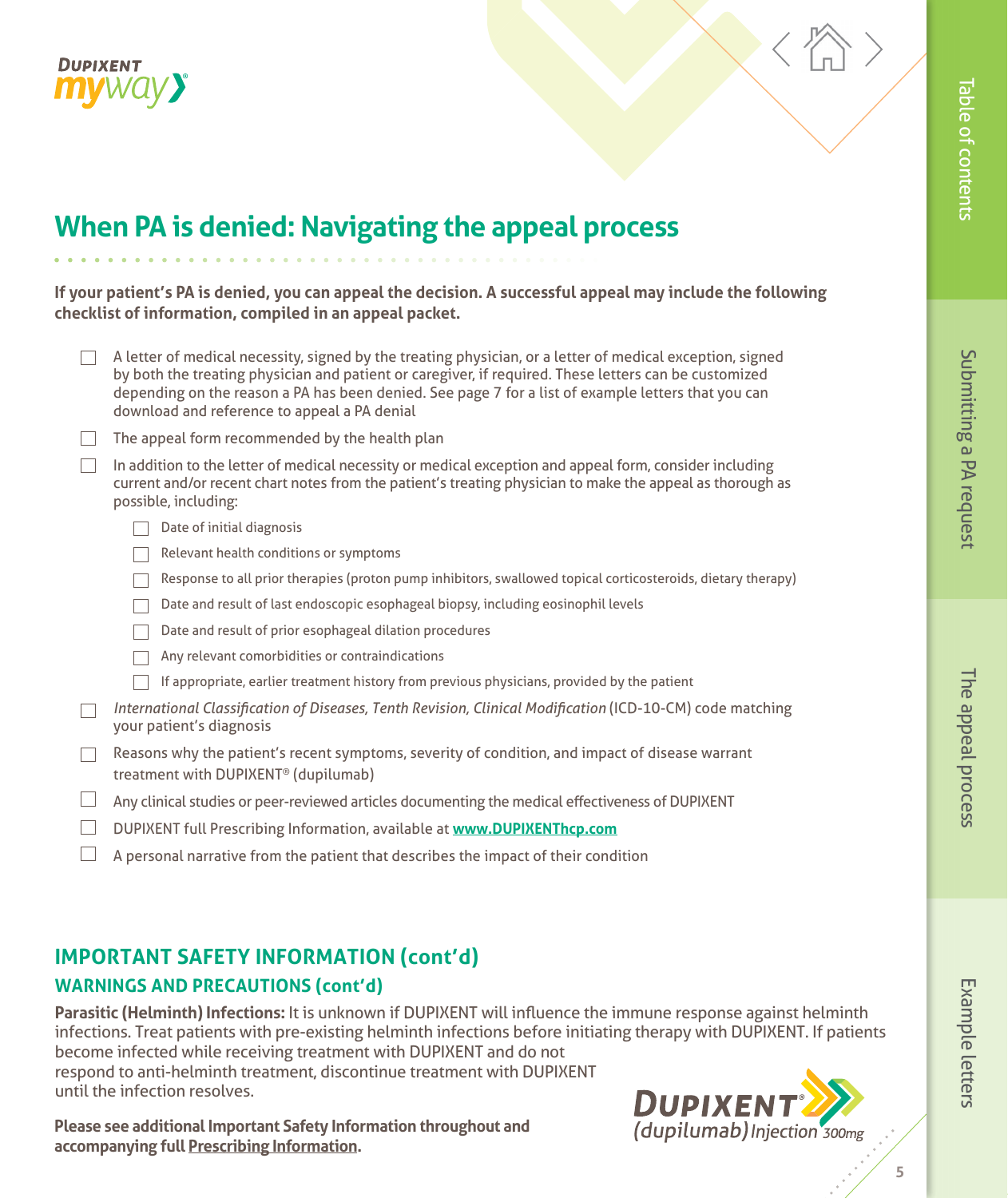



# **When PA is denied: Navigating the appeal process (cont'd)**

**Key points to consider when filing an appeal on behalf of your patient:**

- Adhere to the timelines and use the forms noted in the health plan's letter of denial
- Depending on the health plan, your patient's signature may be required on the letter of medical exception (if patient is a minor, a guardian's signature is required)
- The appeal packet should be submitted by your office or your patient
- Two levels of internal review may be required before the health plan will notify you of your patient's eligibility for an external appeal. If this occurs, the reviewer will be an independent party, typically board certified in the specialty. Their decision will be binding on the health plan
	- All documentation from previous reviews should be submitted in subsequent appeals

Remember, successful appeals may take more than 1 attempt.<sup>1</sup> Patients can also advocate for an appeal on their own behalf, and HCPs may request a peer-to-peer review with a medical reviewer at a health plan.

*DUPIXENT MyWay*® can **help educate your office** about the appropriate actions needed to **appeal a coverage denial**. *DUPIXENT MyWay* **Appeal Specialists** can help provide support throughout the appeal process.

For additional information or if you have questions, contact your Field Representative or call *DUPIXENT MyWay* at **1-844-DUPIXEN(T)** (1-844-387-4936) Option 1, Monday–Friday, 8 am–9 pm Eastern time.

# **IMPORTANT SAFETY INFORMATION (cont'd)**

#### **WARNINGS AND PRECAUTIONS (cont'd)**

**Vaccinations:** Consider completing all age-appropriate vaccinations as recommended by current immunization guidelines prior to initiating DUPIXENT. Avoid use of live vaccines in patients treated with DUPIXENT.

**Please see additional Important Safety Information throughout and accompanying ful[l Prescribing Information.](https://www.regeneron.com/downloads/dupixent_fpi.pdf)** 



# Submitting a PA request [The appeal process](#page-4-0) [Example letters](#page-6-0) [Table of contents](#page-1-0)

Submitting a PA request

Table of contents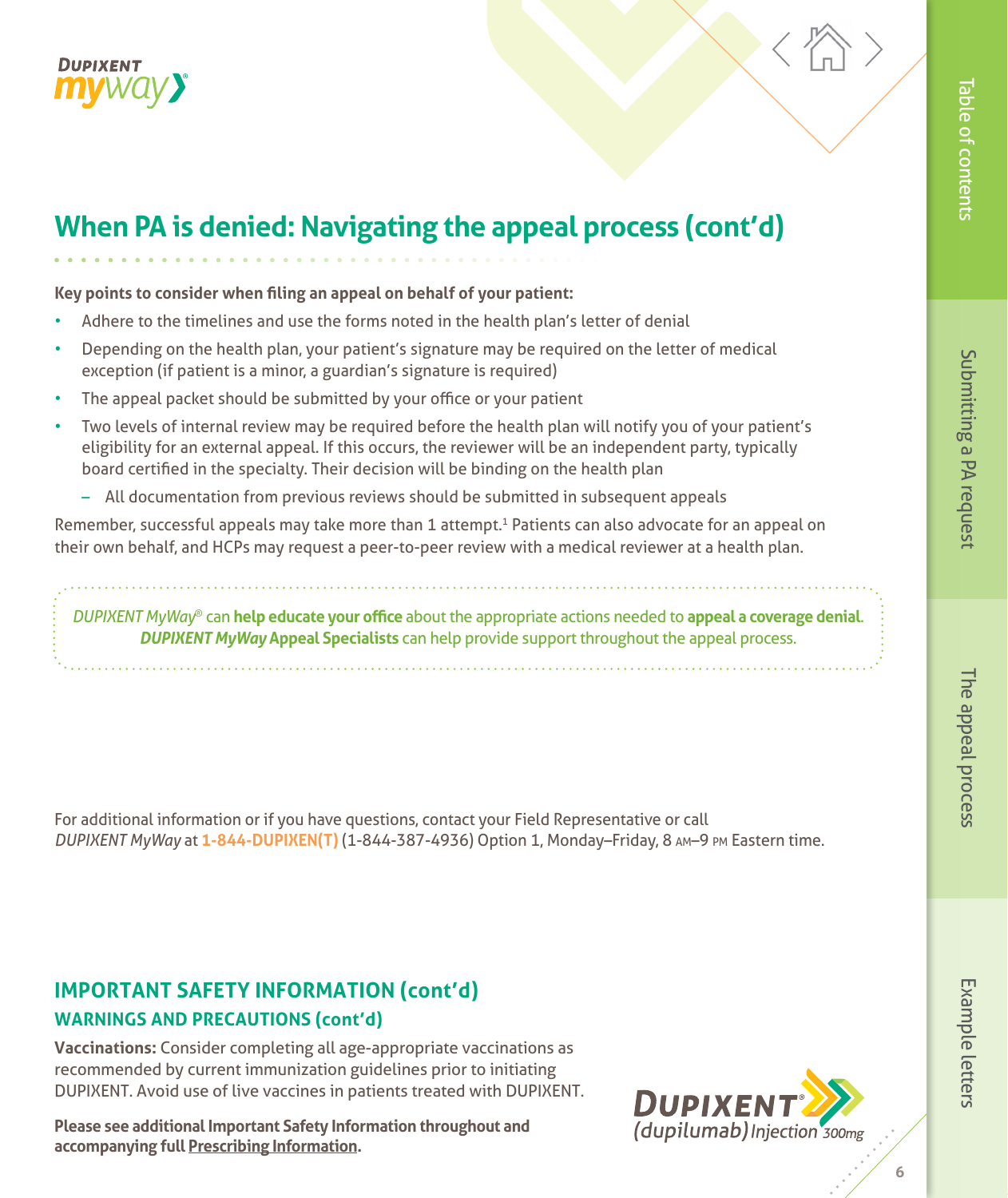<span id="page-6-0"></span>



# **Example letters**

The following example letters are templates for the information that may be required when responding to a PA or appeal request for DUPIXENT® (dupilumab) from a patient's health plan. Use of the information within these letters does not guarantee that the health plan will provide reimbursement for DUPIXENT and is not intended to be a substitute for or to influence the independent medical judgment of the physician.

#### $\parallel \equiv \stackrel{\rightarrow}{\sim}$ **Sample letter of medical necessity**

**Consider including this letter:** To emphasize that DUPIXENT was prescribed because it is necessary for the patient's health and will result in better outcomes. This letter can also be accompanied with a PA submission, if needed

**Who should sign this letter:** HCP only

#### **Sample medical exception letter** ∣⊧≛ੈ

**Consider including this letter:** If coverage for DUPIXENT is denied because of the health plan's policy or if DUPIXENT is subject to a national drug code block. This letter can also be accompanied with a PA submission, if needed

**Who should sign this letter:** Both the patient or caregiver and HCP

**[Click here to download](https://www.dupixenthcp.com/patient-support/coverage-support)  these example letters**

# Table of contents

# **IMPORTANT SAFETY INFORMATION (cont'd)**

**ADVERSE REACTIONS:** The most common adverse reactions (incidence ≥2%) are injection site reactions, upper respiratory tract infections, arthralgia, and herpes viral infections.

**Please see additional Important Safety Information throughout and accompanying ful[l Prescribing Information.](https://www.regeneron.com/downloads/dupixent_fpi.pdf)**